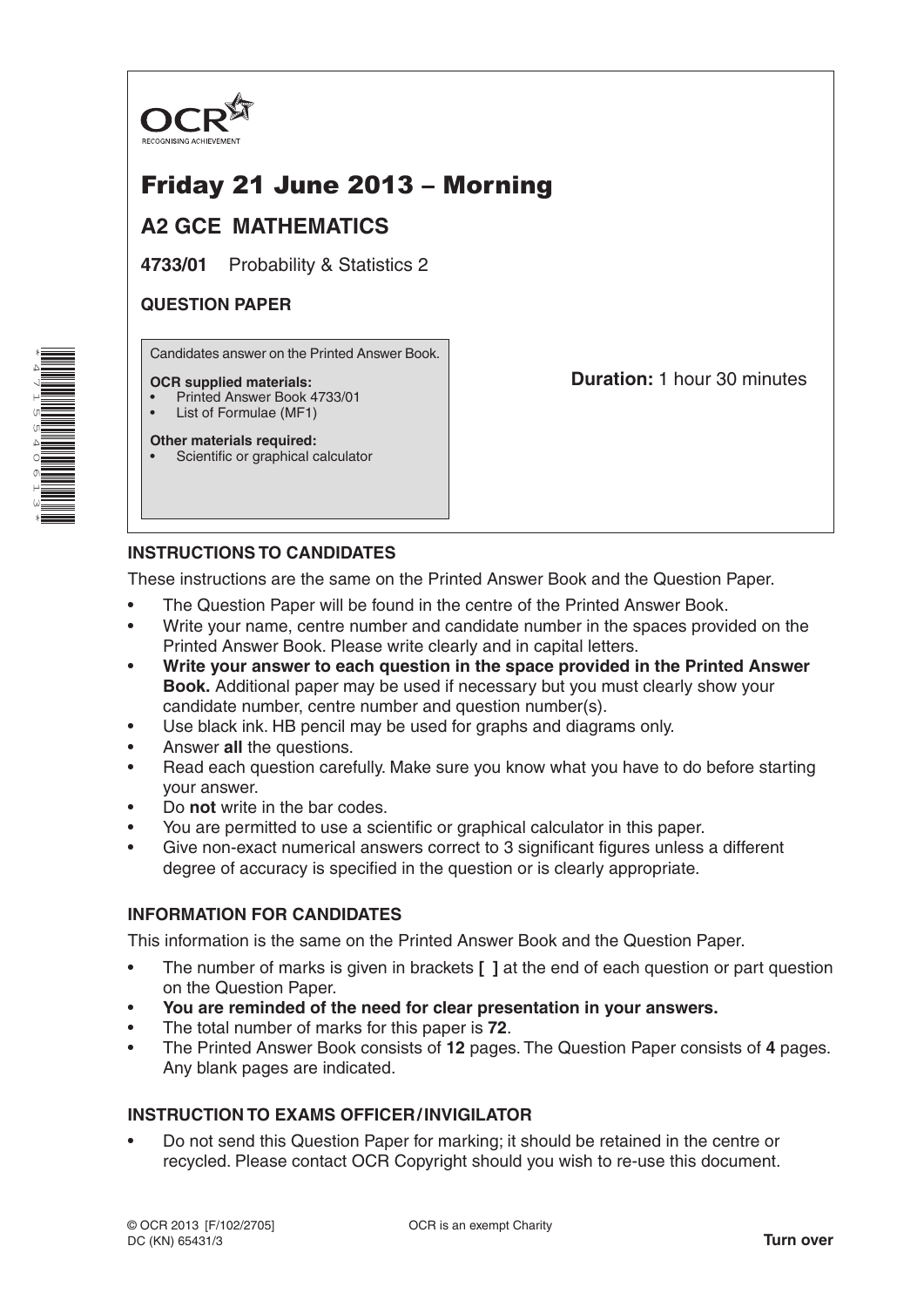**1**  It is required to select a random sample of 30 pupils from a school with 853 pupils. A student suggests the following method.

"Give each pupil sequentially a three-digit number from 001 to 853. Use a calculator to generate random three-digit numbers from 0.000 to 0.999 inclusive, multiply the answer by 853, add 1 and round off to the nearest whole number. Select the corresponding pupil, and repeat as necessary".

**(i)** Determine which pupil would be picked for each of the following calculator outputs:

$$
0.103, \quad 0.104, \quad 0.105, \quad 0.106, \quad 0.107. \tag{2}
$$

- **(ii)** Use your answers to part **(i)** to show that this method is biased, and suggest an improvement. **[2]**
- **2**  The number of neutrinos that pass through a certain region in one second is a random variable with the distribution Po $(5 \times 10^4)$ . Use a suitable approximation to calculate the probability that the number of neutrinos passing through the region in 40 seconds is less than  $1.999 \times 10^6$ . [4]
- **3** The mean of a sample of 80 independent observations of a continuous random variable *Y* is denoted by  $\overline{Y}$ . It is given that  $P(\overline{Y} \le 157.18) = 0.1$  and  $P(\overline{Y} \ge 164.76) = 0.7$ .
	- **(i)** Calculate  $E(Y)$  and the standard deviation of *Y*.  $[6]$

 **(ii)**  State

- **(a)** where in your calculations you have used the Central Limit Theorem,
- **(b)** why it was necessary to use the Central Limit Theorem,
- **(c)** why it was possible to use the Central Limit Theorem. **[3]**
- **4**  The number of floods in a certain river plain is known to have a Poisson distribution. It is known that up until 10 years ago the mean number of floods per year was 0.32. During the last 10 years there were 6 floods. Test at the 1% significance level whether there is evidence of an increase in the mean number of floods per year. **[7]**
- **5**  Two random variables *S* and *T* have probability density functions given by

| $f_S(x) = \begin{cases} \frac{3}{a^3}(x-a)^2 & 0 \le x \le u, \\ 0 & \end{cases}$ |                   |
|-----------------------------------------------------------------------------------|-------------------|
|                                                                                   |                   |
| $f_T(x) = \begin{cases} c \\ 0 \end{cases}$                                       | $0 \leq x \leq a$ |
|                                                                                   | otherwise,        |

where *a* and *c* are constants.

- **(i)** On a single diagram sketch both probability density functions. **[3]**
- **(ii)** Calculate the mean of *S*, in terms of *a*. **[5]**
- **(iii)** Use your diagram to explain which of *S* or *T* has the bigger variance. (Answers obtained by calculation will score no marks.) **[2] [2]**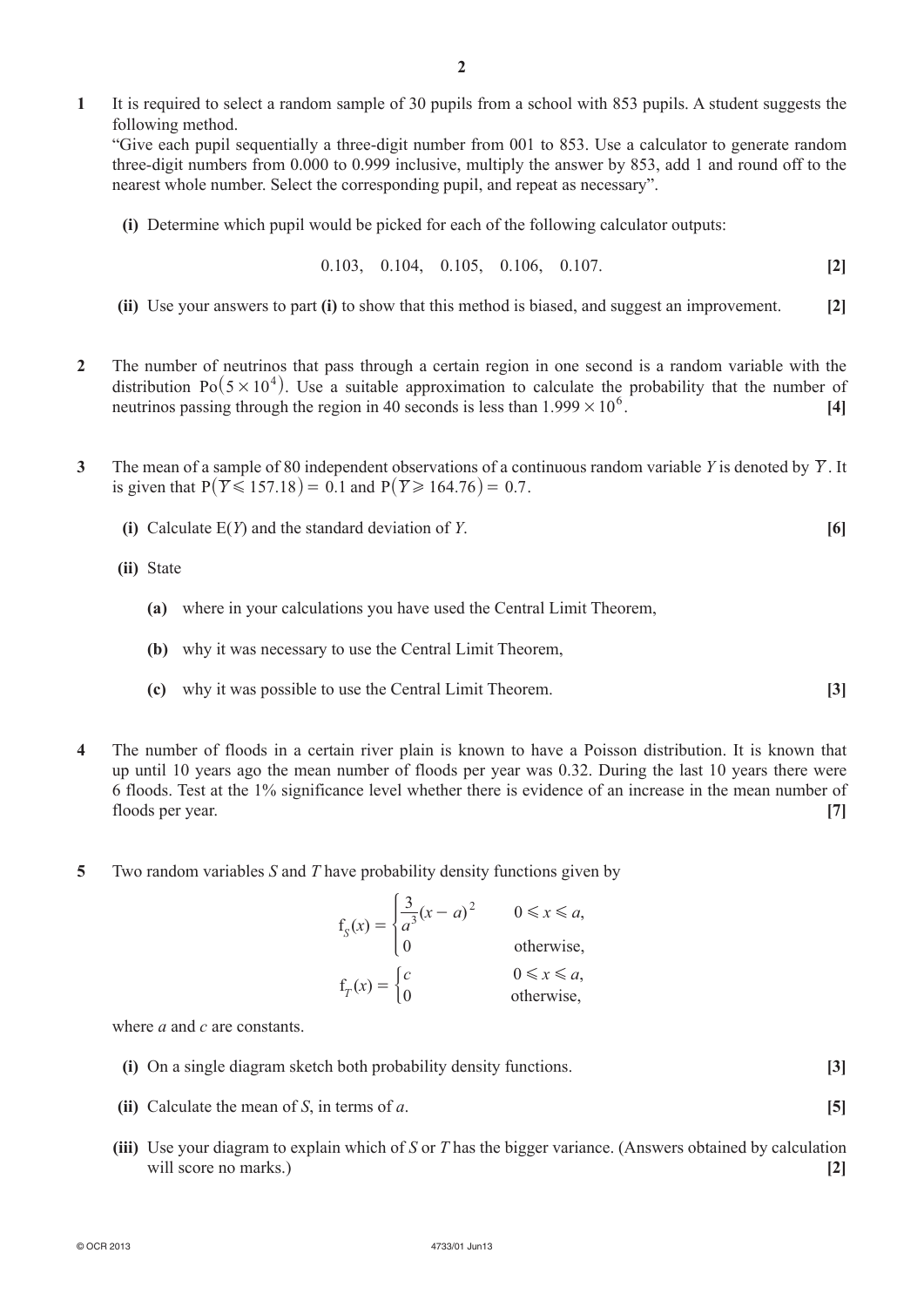**6**  The random variable *X* denotes the yield, in kilograms per acre, of a certain crop. Under the standard treatment it is known that  $E(X) = 38.4$ . Under a new treatment, the yields of 50 randomly chosen regions can be summarised as

 $n = 50$ ,  $\Sigma x = 1834.0$ ,  $\Sigma x^2 = 70027.37$ .

Test at the 1% level whether there has been a change in the mean crop yield. **[11]**

- **7**  Past experience shows that 35% of the senior pupils in a large school know the regulations about bringing cars to school. The head teacher addresses this subject in an assembly, and afterwards a random sample of 120 senior pupils is selected. In this sample it is found that 50 of these pupils know the regulations. Use a suitable approximation to test, at the 10% significance level, whether there is evidence that the proportion of senior pupils who know the regulations has increased. Justify your approximation. **[11]**
- **8** The random variable *R* has the distribution  $B(14, p)$ . A test is carried out at the  $\alpha$ % significance level of the null hypothesis  $H_0: p = 0.25$ , against  $H_1: p > 0.25$ .
	- **(i)** Given that  $\alpha$  is as close to 5 as possible, find the probability of a Type II error when the true value of *p* is 0.4. **[4]**
	- **(ii)** State what happens to the probability of a Type II error as
		- **(a)** *p* increases from 0.4,
		- **(b)**  $\alpha$  increases, giving a reason. **[2]**
- **9**  The managers of a car breakdown recovery service are discussing whether the number of breakdowns per day can be modelled by a Poisson distribution. They agree that breakdowns occur randomly. Manager *A* says, "it must be assumed that breakdowns occur at a constant rate throughout the day".
	- **(i)** Give an improved version of Manager *A*'s statement, and explain why the improvement is necessary.

**[2]**

**(ii)** Explain whether you think your improved statement is likely to hold in this context. [1]

Assume now that the number *B* of breakdowns per day can be modelled by the distribution  $Po(\lambda)$ .

- (iii) Given that  $\lambda = 9.0$  and  $P(B > B_0) < 0.1$ , use tables to find the smallest possible value of  $B_0$ , and state the corresponding value of  $P(B > B_0)$ . ). **[2]**
	- **(iv)** Given that  $P(B = 2) = 0.0072$ , show that  $\lambda$  satisfies an equation of the form  $\lambda = 0.12e^{k\lambda}$ , for a value of *k* to be stated. Evaluate the expression 0.12e<sup> $k\lambda$ </sup> for  $\lambda = 8.5$  and  $\lambda = 8.6$ , giving your answers correct to 4 decimal places. What can be deduced about a possible value of  $\lambda$ ? [5]